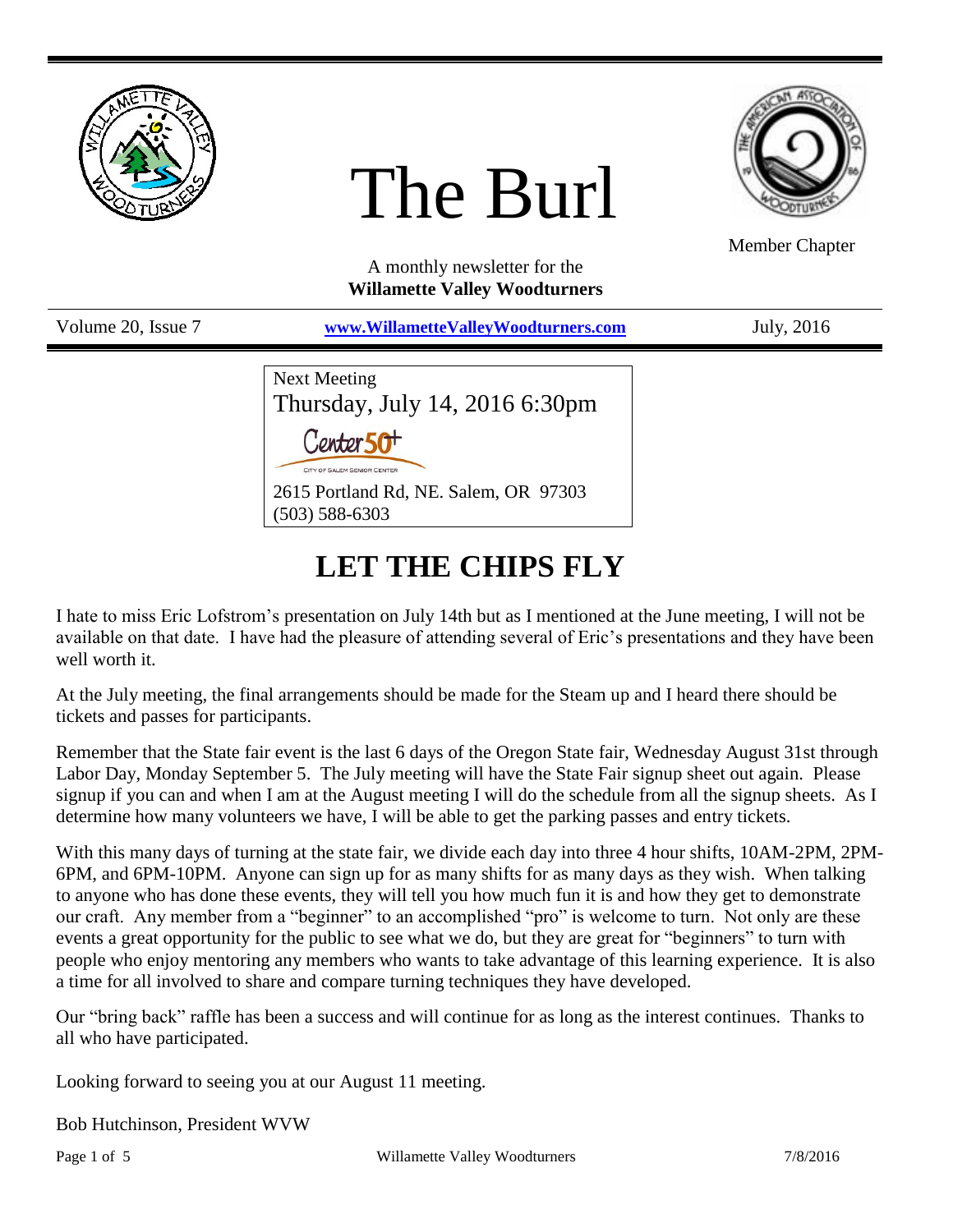# **Upcoming Events** by Terry Gerros

# **Jul 14 Demonstrator: Eric Löfström Topic: Fitted lid box with textured and precision fit lid.**

As most know, Eric is no stranger to our club. He has been a frequent demonstrator and has put on many workshops here in Salem. In my opinion, Eric is not only one of the leading woodturners in the US, but also one of THE best demonstrators and educators, bar none.



"As a woodturning artist, demonstrator, passionate teacher and private instructor I am excited about the creative process and exploring the quest for clean forms and "pure" curves. I enjoy turning all styles of piecesanything from pens, peppermills, fitted-lid boxes, utilitarian bowls and serving utensils, to sculptural one-of-akinds!

Embellishing with colors, textures, and sculpting is a fun but sometimes risky way to add my voice to pieces. While most of my pieces are embellished in some way, the main goal is achieving a pleasing form. One of my core passions is to share the journey with others. Teaching and demonstrating woodturning techniques allows me to share what I have learned and fosters a dialogue with others to stir the creative juices!"

A two day workshop will follow the Thursday evening demo, so no sawdust session. The workshop will cover building both the pumpkin box and coffee cup box, that is if there is time. There is the potential for a one day class, if the two day class fills and there is enough interest. Fees for the 2 day and 1 day class are \$200 and \$110.00, respectively.





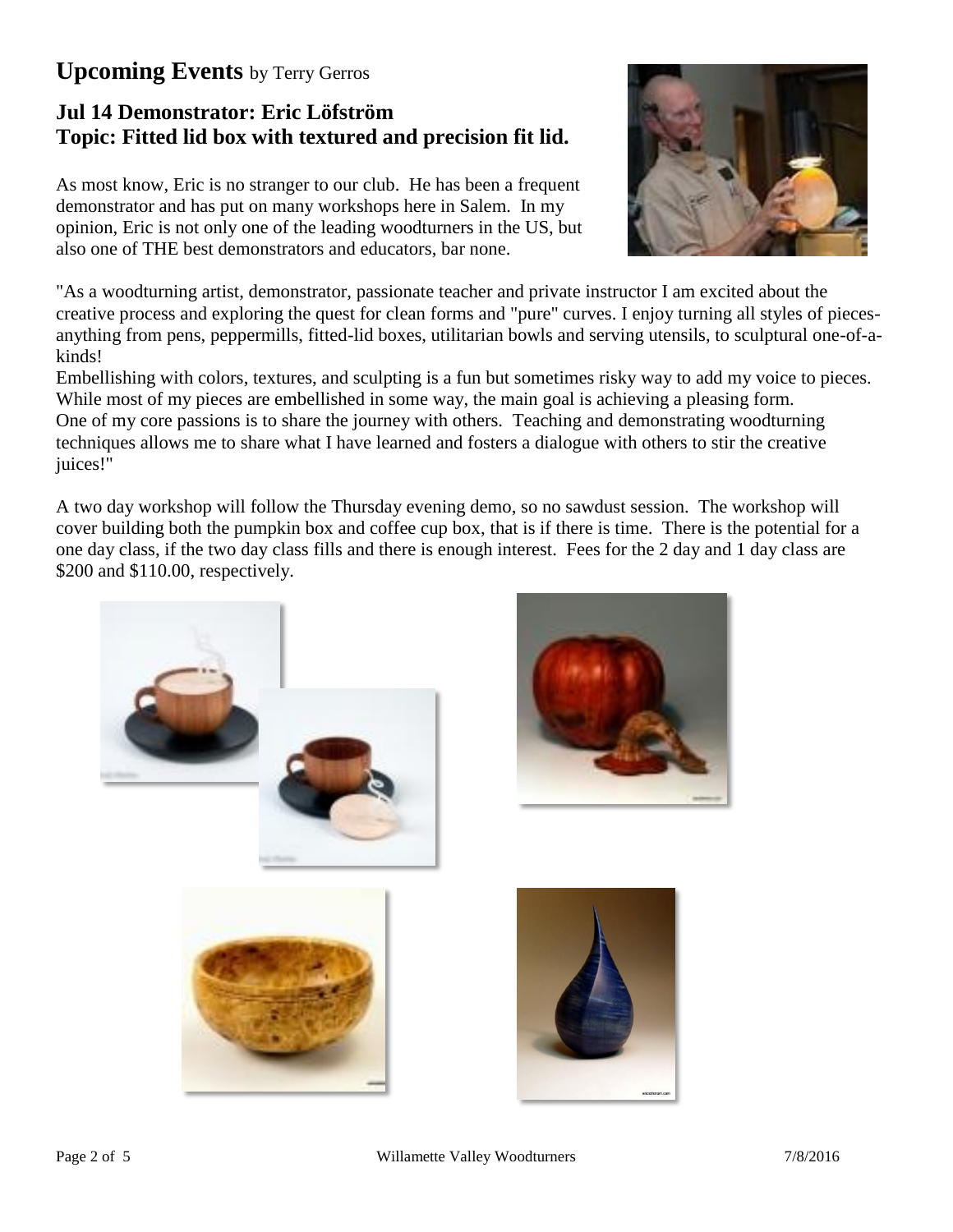## **Aug 11 Demonstrator: Kathleen Duncan -** Piercing

**Sep 8 Demonstrator: Terry Gerros -** Twist work

**Oct 13 Demonstrator: Open**

**Nov 10 Club auction!!!!**

**Dec 8 Demonstrator: Open**

#### **Tip of the month**

submitted by Bruce Stangeby

To quickly clean abrasive disks when power sanding, mount a crepe abrasive cleaner near your headstock. When your abrasive disk begins to clog, sand the crepe cleaner block for a second or two and resume sanding. Crepe abrasive blocks can be purchased at any home centre.

\_\_\_\_\_\_\_\_\_\_\_\_\_\_\_\_\_\_\_\_\_\_\_\_\_\_\_\_\_\_\_\_\_\_\_\_\_\_\_\_\_\_\_\_\_\_\_\_\_\_\_\_\_\_\_\_\_\_\_\_\_\_\_\_\_\_\_\_\_\_\_\_\_\_\_\_\_\_\_\_\_\_\_\_\_\_\_\_

\_\_\_\_\_\_\_\_\_\_\_\_\_\_\_\_\_\_\_\_\_\_\_\_\_\_\_\_\_\_\_\_\_\_\_\_\_\_\_\_\_\_\_\_\_\_\_\_\_\_\_\_\_\_\_\_\_\_\_\_\_\_\_\_\_\_\_\_\_\_\_\_\_\_\_\_\_\_\_\_\_\_\_\_\_\_\_\_

From Steve Russell's "Lathe Talk"

# **Club Business**

\_\_\_\_\_\_\_\_\_\_\_\_\_\_\_\_\_\_\_\_\_\_\_\_\_\_\_\_\_\_\_\_\_\_\_\_\_\_\_\_\_\_\_\_\_\_\_\_\_\_\_\_\_\_\_\_\_\_\_\_\_\_\_\_\_\_\_\_\_\_\_\_\_\_\_\_\_\_\_\_\_\_\_\_\_\_\_\_

| <b>June Treasurer's Report</b> |                            |          |  |
|--------------------------------|----------------------------|----------|--|
|                                |                            |          |  |
| \$9,410.28                     |                            |          |  |
|                                | <b>June Expenses</b>       |          |  |
| \$114.00                       | Web hosting/Domain name    | \$141.86 |  |
| \$60.00                        | Burl copies                | \$2.88   |  |
|                                | Demonstrator fee           | \$100.00 |  |
| \$174.00                       | <b>Total June Expenses</b> | \$244.74 |  |
| \$9,339.54                     |                            |          |  |
|                                |                            |          |  |

**Membership Report**

By Henrik Åberg



We have **15 new members** so far in 2016 with a total of **110** members.

#### **The Editor's Corner**

By Henrik Åberg, Burl editor

Please help improve the Burl experience for all club members by submitting your own contribution. We need more contributions for "**What's on my lathe?", "Tip of the month", "Joke of the month"** and more.

\_\_\_\_\_\_\_\_\_\_\_\_\_\_\_\_\_\_\_\_\_\_\_\_\_\_\_\_\_\_\_\_\_\_\_\_\_\_\_\_\_\_\_\_\_\_\_\_\_\_\_\_\_\_\_\_\_\_\_\_\_\_\_\_\_\_\_\_\_\_\_\_\_\_\_\_\_\_\_\_\_\_\_\_\_\_\_\_

\_\_\_\_\_\_\_\_\_\_\_\_\_\_\_\_\_\_\_\_\_\_\_\_\_\_\_\_\_\_\_\_\_\_\_\_\_\_\_\_\_\_\_\_\_\_\_\_\_\_\_\_\_\_\_\_\_\_\_\_\_\_\_\_\_\_\_\_\_\_\_\_\_\_\_\_\_\_\_\_\_\_\_\_\_\_\_\_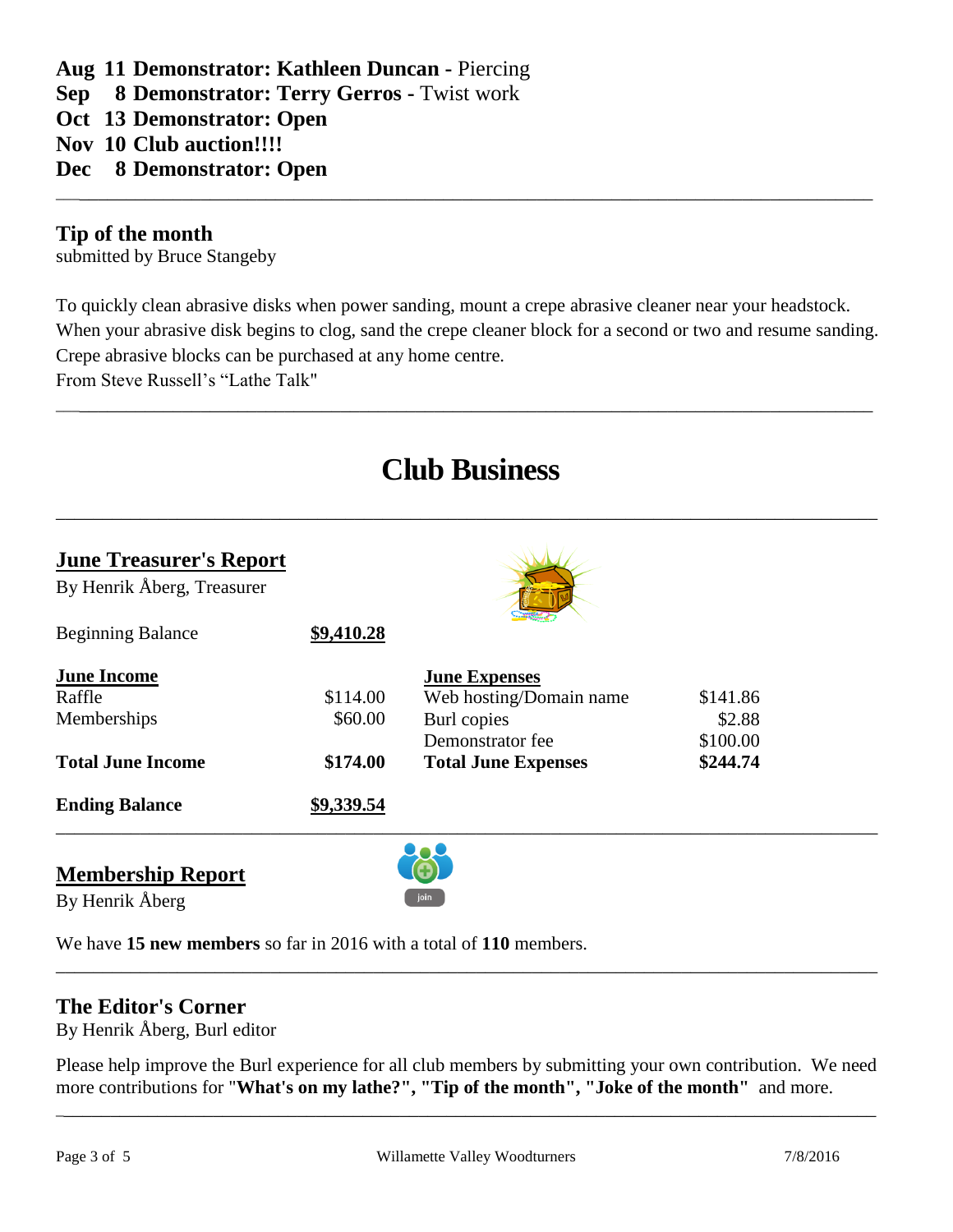# Membership Rewards

## **Library**

A friendly reminder to members with books and/or videos checked out from the library. Please return them at this next meeting.

#### **Wood Gathering**

Sign-up sheets will be available to indicate your availability to help with wood gathering. Anyone who learns of a tree or log that is available to the club should notify Jerry Lelack, (503) 510-1577 or Bob Hutchinson, (503) 508-3279. The intent is to gather wood, process it to usable pieces, store it at the home of Terry Gerros, and then make it available to members. Terry can be reached at (503) 580-5013.

#### **From Terry Gerros**

I am a distributor for Stick Fast CA glue, Sharpfast Sharpening systems, the Holdfast vacuum chucking system and Saburrtooth Carving bits. If you have an interest in these products, give me a call or send me an [email](mailto:gerrost@yahoo.com) for details.

## **Supplies**

The club purchases a few supplies in bulk and sells it to members at club cost. We routinely have superglue (\$5), black or brown superglue (\$10) accelerator (\$10) and Anchorseal (\$11/gal). The club has a small supply of half round protractors (\$6) used to measure the angle ground on a tool, and depth gauges (\$5). HSS Round Tool Bits rods (1/4" x 8") are also available (\$3). Henrik Åberg will have the resale items available at the meetings, except for Anchorseal which is available through Jeff [Zens.](mailto:jszens@custombuiltfurniture.com)

## **Club Member Discounts**

- **Craft Supply**: The club's order will be going out on the Monday following our Club Meeting if our order equals or exceeds \$1,000. Craft Supply gives us a 10% discount plus free shipping on all items, and occasional additional discounts on certain other items and quantity purchases. If you order from the sales items, you will receive the club discount in addition to the sale discount, making many items available at very attractive prices. For detailed instruction for ordering see the article in the [November](http://www.willamettevalleywoodturners.com/newsletters/2015_11_WVW_Newsletter.pdf) 2015 Burl. Questions? See [jeffzens@custombuiltfurniture.com.](mailto:jeffzens@custombuiltfurniture.com.)
- Club members are registered with **Klingspor's Woodworking Shop** at [www.woodworkingshop.com](http://www.woodworkingshop.com/)  or 800-228-0000, they have your name and will give you a 10% discount.
- If you show your club card at checkout time to the cashier at **Woodcraft** in Tigard they will give you a 10% discount (June not apply to some machinery).
- **Exotic Wood** is offering a discount of 15% off any orders placed at: [www.exoticwoodsusa.com.](http://www.exoticwoodsusa.com/) (This includes sale items and free shipping on orders over \$300). Use promo code ewusaAAW
- **Gilmer Wood** now offers our club a 10% discount on purchases made there. If you haven't been to Gilmer's, it is well worth the trip to Portland, if only to make your mouth water and make you cry if you leave empty handed.